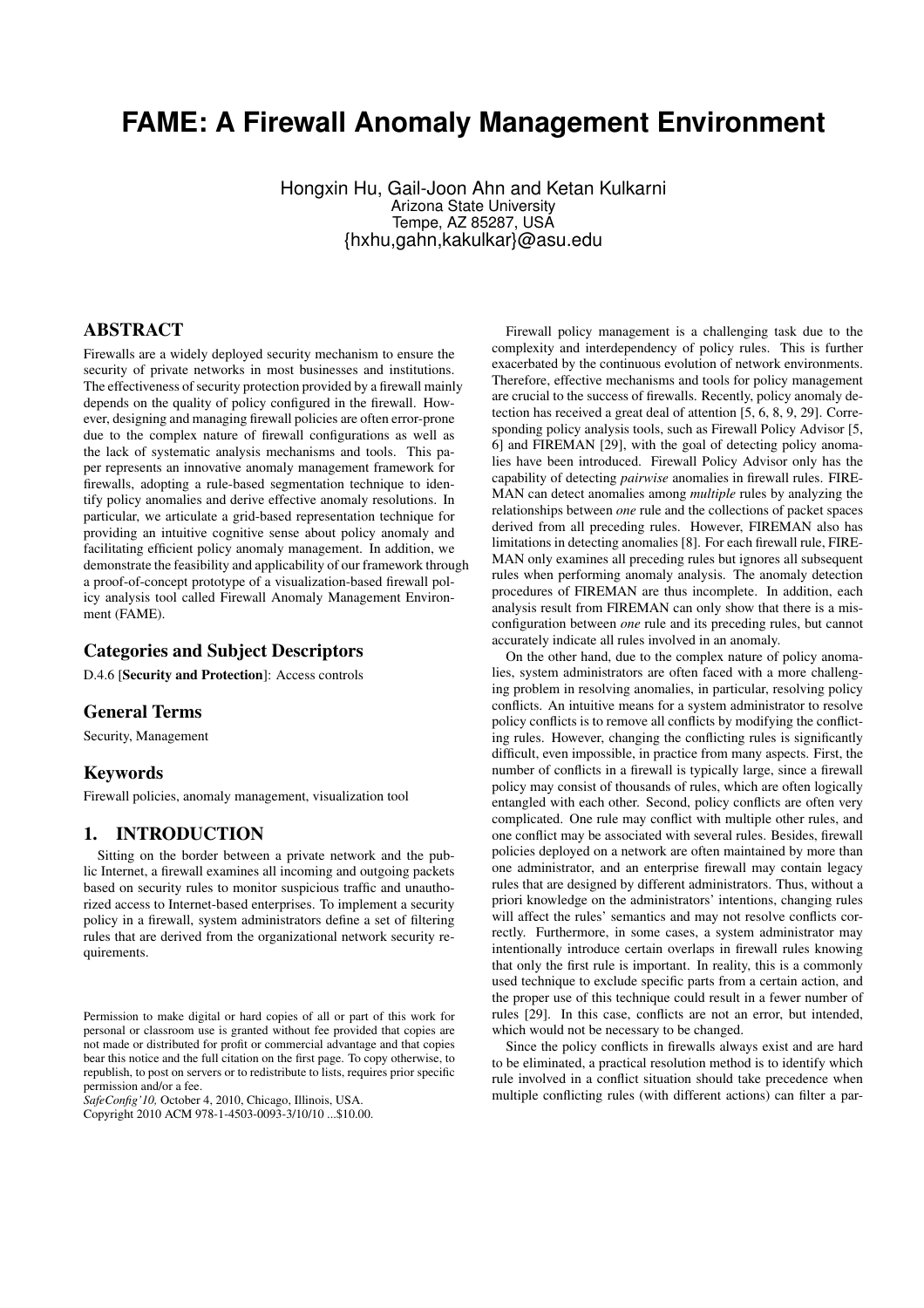| Table 1. All example in ewall policy. |                |            |            |             |                |                         |        |  |
|---------------------------------------|----------------|------------|------------|-------------|----------------|-------------------------|--------|--|
| Order                                 | Rule           | Protocol   | Source IP  | Source Port | Destination IP | <b>Destination Port</b> | Action |  |
|                                       | $r_1$          | <b>UDP</b> | $10.1.2.*$ | ∗           | $172.32.1.*$   | 53                      | deny   |  |
|                                       | r <sub>2</sub> | <b>UDP</b> | $10.1.*.*$ | *           | $172.32.1.*$   | 53                      | deny   |  |
|                                       | $r_3$          | TCP        | $10.1.*.*$ | *           | 192.168.*.*    | 25                      | allow  |  |
|                                       | $r_4$          | <b>TCP</b> | $10.1.1.*$ | *           | 192.168.1.*    | 25                      | deny   |  |
|                                       | $r_{5}$        | *          | $10.1.1*$  | *           | ∗              | *                       | allow  |  |

Table 1: An example firewall policy.

ticular network packet simultaneously. To resolve policy conflicts, a firewall typically implements a *first-match* resolution mechanism based on the order of rules. In this way, each packet processed by the firewall is mapped to the decision of the first rule that the packet matches. However, applying the *first-match* strategy to cope with policy conflicts has limitations. When a conflict occurs in a firewall, the existing first matching rule may not be a desired rule that should take precedence with respect to conflict resolution. In particular, the existing first matching rule may perform opposite action to the rule which should be considered to take precedence. This situation can cause severe network breaches such as permitting harmful packets to sneak into a private network, or dropping legal traffic which in turn could encumber the availability and utility of network services. Obviously, it is necessary to seek a way to bridge a gap between conflict detection and using first-match mechanism for resolving conflicts in firewalls.

In this paper, we represents a novel anomaly management framework for firewalls based on a rule-based segmentation technique to facilitate not only more accurate anomaly detection but also effective anomaly resolution. Moreover, the outputs of prior policy analysis tools [5, 6, 29] are mainly a list of possible anomalies, which does not give system administrators a clear view of the origination of policy anomalies. Since information visualization technique [18] enables users to explore, analyze, reason and explain abstract information by taking advantage of their visual cognition, our policy analysis tool adopts an information visualization technique to facilitate policy analysis. A grid-based visualization technique is introduced to represent outputs of policy anomaly analysis, enabling an efficient anomaly management. The implementation of our visualization-based policy analysis tool called Firewall Anomaly Management Environment (FAME) is discussed as well.

This paper is organized as follows. Section 2 overviews firewall policies and the anomalies in such policies. Section 3 presents an anomaly representation technique based on packet space. In Section 4, we articulate our policy anomaly management framework. In Section 5, we address the implementation details of FAME followed by the related work in Section 6. Section 7 concludes this paper and discusses our future directions.

# 2. PRELIMINARIES

#### 2.1 Overview of Firewall Policies

A firewall policy consists of a sequence of rules that define the actions performed on packets that satisfy certain conditions. The rules are specified in the form of  $\langle condition, action \rangle$ . A *condition* in a rule is composed of a set of fields to identify a certain type of packets matched by this rule. Five fields are most commonly used in a rule's *condition*: protocol type, source IP, source port, destination IP and destination port.  $1$  Those fields are either a single value or a finite interval of non-negative integers. An action in a

rule describes the corresponding action performed on the matched packets and typically takes the value "allow", which permits the packets passing through the firewall, or "deny", which leads to the packets to be blocked.

A packet matches a rule if and only if the header information of the packet satisfies all fields in the rule. Upon finding a matching rule, the corresponding decision for the packet is derived. A firewall policy with a sequence of rules typically follows a *first-match* semantic to evaluate a packet: the decision of the first matching rule is applied to the packet. If there is no matching rule that could be found in the firewall policy, a default action is performed. Most firewalls utilize "deny" as the default action, implying every packet that could not be matched by any rules will be denied.

Table 1 shows an example of a firewall policy, which includes five firewall rules  $r_1$ ,  $r_2$ ,  $r_3$ ,  $r_4$  and  $r_5$ . Note that the symbol "\*" utilized in firewall rules denotes a domain range. For instance, a single "\*" appearing in the IP address field represents an IP address range from 0.0.0.0 to 255.255.255.255.

#### 2.2 Anomalies in Firewall Policies

Two rules in a firewall policy may overlap, which means one packet may match both rules. Moreover, two rules in a firewall may conflict, implying that those two rules not only overlap each other but also take different actions. Policy conflicts may lead to both security problems (e.g. allowing malicious traffic) and availability problems (e.g. denying legitimate traffic), and policy redundancies will affect the performance of a firewall. A comprehensive classification of policy anomalies (misconfigurations) has been articulated by several related work [6, 29]. Following existing classification, we summarize policy anomalies as follows:

- 1. *Shadowing*: A rule can be shadowed by one or a set of preceding rules that match all the packets which also match the shadowed rule, while they perform a different action. In this case, all the packets that one rule intends to deny (accept) can be accepted (denied) by previous rule(s), thus the shadowed rule will never be taken effect. In Table 1,  $r_4$  is shadowed by  $r_3$  because  $r_3$  allows every TCP packet coming from any port of  $10.1.1$ .\* to the port 25 of  $192.168.1$ .\*, which is supposed to be denied by  $r_4$ .
- 2. *Generalization*: A rule is a generalization of one or a set of previous rules if a subset of the packets matched by this rule is also matched by the preceding rule(s) but taking a different action. For example,  $r_5$  is a generalization of  $r_4$  in Table 1. These two rules indicate that all the packets from 10.1.1.\* are allowed, except TCP packets from 10.1.1.\* to the port 25 of 192.168.1.\*. Note that, as we discussed earlier, generalization might not be an error.
- 3. *Correlation*: One rule is correlated with other rules, if a rule intersects with others but defines a different action. In this

<sup>&</sup>lt;sup>1</sup>Some firewalls may occasionally utilize other fields, such as IP TOS (Type of Service) and TTL (Time to Live), which increase the

dimensionality of the rule conditions but do not affect the proposed approach in this paper.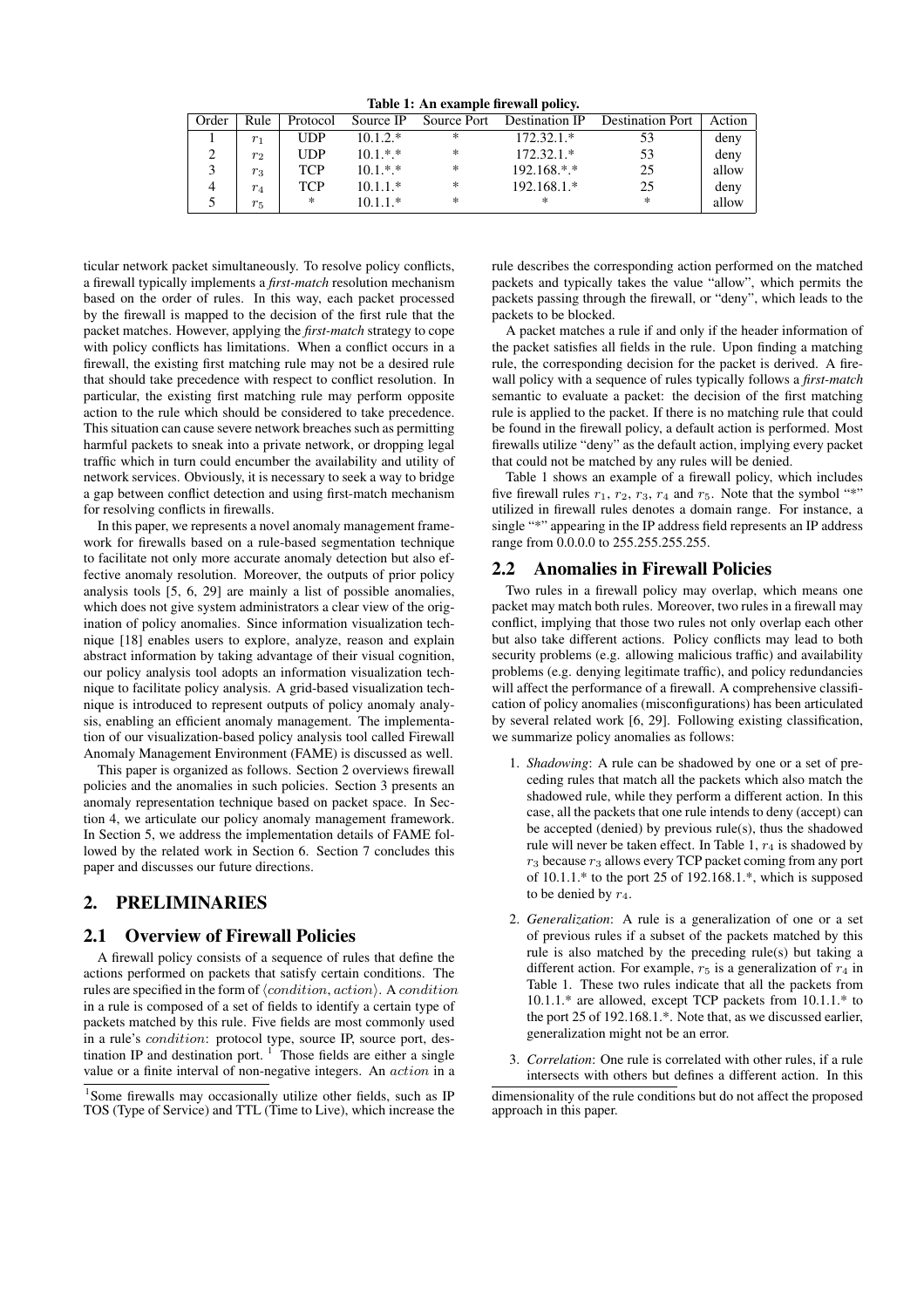

Figure 1: Packet space representation derived from the example policy.

case, the packets matched by the intersection of those rules may be permitted by one rule, but denied by others. In Table 1,  $r_2$  correlates with  $r_5$ , and all UDP packets coming from any port of  $10.1.1$ <sup>\*</sup> to the port 53 of  $172.32.1$ <sup>\*</sup> match the intersection of these rules. Since  $r_2$  is a preceding rule of  $r<sub>5</sub>$ , every packet within the intersection of these rules is denied by  $r_2$ . However, if their positions are swapped, the same packets will be allowed.

4. *Redundancy*: A rule is redundant if there is another same or more general rule available that has the same effect. For example,  $r_1$  is redundant with respect to  $r_2$  in Table 1, since all UDP packets coming from any port of 10.1.2.\* to the port 53 of 172.32.1.\* matched with  $r_1$  can match  $r_2$  as well with the same action.

Anomaly detection algorithms and corresponding tools were also introduced by [6, 29]. However, prior work only treated a policy conflict as an inconsistent relation between *one* rule and other rules. Given a more general definition on policy conflict as shown in Definition 1, we believe that identifying policy conflicts should always consider a firewall policy as a whole piece, and precise indication of the rule set involved in a conflict is critical for effectively resolving the conflict.

DEFINITION 1. *(Policy Conflict). A policy conflict* pc *in a firewall* F *is associated with a unique set of conflicting firewall rules*  $c = \{r_1, ..., r_k\}$ , which can derive a common network packet space. *All packets within this space can match exactly the same set of firewall rules, where at least two rules have different actions:* Allow *and* Deny*.*

Similarly, we give a more general definition for rule redundancy in firewall policies as follows:

DEFINITION 2. *(Rule Redundancy). A rule* r *in a firewall* F *is redundant if removing* r *from* F *fulfills that the network packet space derived from the new firewall* F 0 *is equal to the network packet space defined by* F*. That is,* F *and* F 0 *satisfy following equations:*  $S_F^A = S_{F'}^A$  *and*  $S_F^D = S_{F'}^D$ *, where*  $S^A$  *and*  $S^D$  *denote* allowed *and* denied *network packet spaces, respectively.*

# 3. ANOMALY REPRESENTATION BASED ON PACKET SPACE

## 3.1 Packet Space Segmentation and Classification

As we discussed in Section 2.2, existing anomaly detection methods could not accurately point out the anomaly portions caused

by a set of overlapping rules. In order to precisely identify policy anomalies and enable a more effective anomaly resolution, we adopt *a rule-based segmentation technique*, which can convert a list of rules into a set of disjoint network packet spaces. This technique has been recently introduced to deal with several research problems such as network traffic measurement [30], firewall testing [14] and optimization [15, 23]. Inspired by those successful applications, we adopt this technique for the purpose of firewall anomaly analysis.

To facilitate the correct interpretation of analysis results, a concise and intuitive representation method is necessary. For the purposes of brevity and understandability, we employ a two dimensional geometric representation for each packet space derived from firewall rules. Note that a firewall rule typically utilizes five fields to define the rule condition, thus a complete representation of packet space should be multi-dimensional. Figure 1(a) gives the two dimensional geometric representation of packet spaces derived from the example policy shown in Table 1. We utilize colored rectangles to denote two kinds of packet spaces: *allowed space* (white color) and *denied space* (grey color), respectively. In this example, there are two allowed spaces representing rules  $r_3$  and  $r_5$ , and three denied spaces depicting rules  $r_1$ ,  $r_2$  and  $r_4$ .

Two spaces overlap when the packets matching two corresponding rules intersect. For example,  $r_5$  overlaps with  $r_2$ ,  $r_3$  and  $r_4$ , respectively. An overlapping relation may involve multiple rules. In order to clearly represent all identical packet spaces derived from a set of overlapping rules, we adopt the rule-based segmentation technique to divide an entire packet space into a set of pairwise disjoint segments. <sup>2</sup> We classify the policy segments as follows: *nonoverlapping* segment and *overlapping* segment, which is further divided into *conflicting overlapping* segment and *non-conflicting overlapping* segment. Each *non-overlapping* segment associates with one unique rule and each *overlapping* segment is related to a set of rules, which may conflict with each other (*conflicting overlapping* segment) or have the same action (*non-conflicting overlapping* segment). Figure 1(b) demonstrates the segments of packet spaces derived from the example policy. Since the size of segment representation does not give any specific benefits in resolving policy anomalies, we further present a uniform representation of space segments in Figure 1(c). We can notice that *seven* unique disjoint segments are generated. Three policy segments  $s_2$ ,  $s_4$  and  $s_7$  are *non-overlapping* segments. Other policy segments are *overlapping* segments, including two *conflicting overlapping* segments  $s_3$  and  $s_5$ , and two *non-conflicting overlapping* segments  $s_1$  and  $s_6$ .

#### 3.2 Grid Representation of Policy Anomaly

To enable an effective anomaly resolution, complete and accu-

<sup>&</sup>lt;sup>2</sup>The detail of an algorithm for the packet space segmentation is given in [1].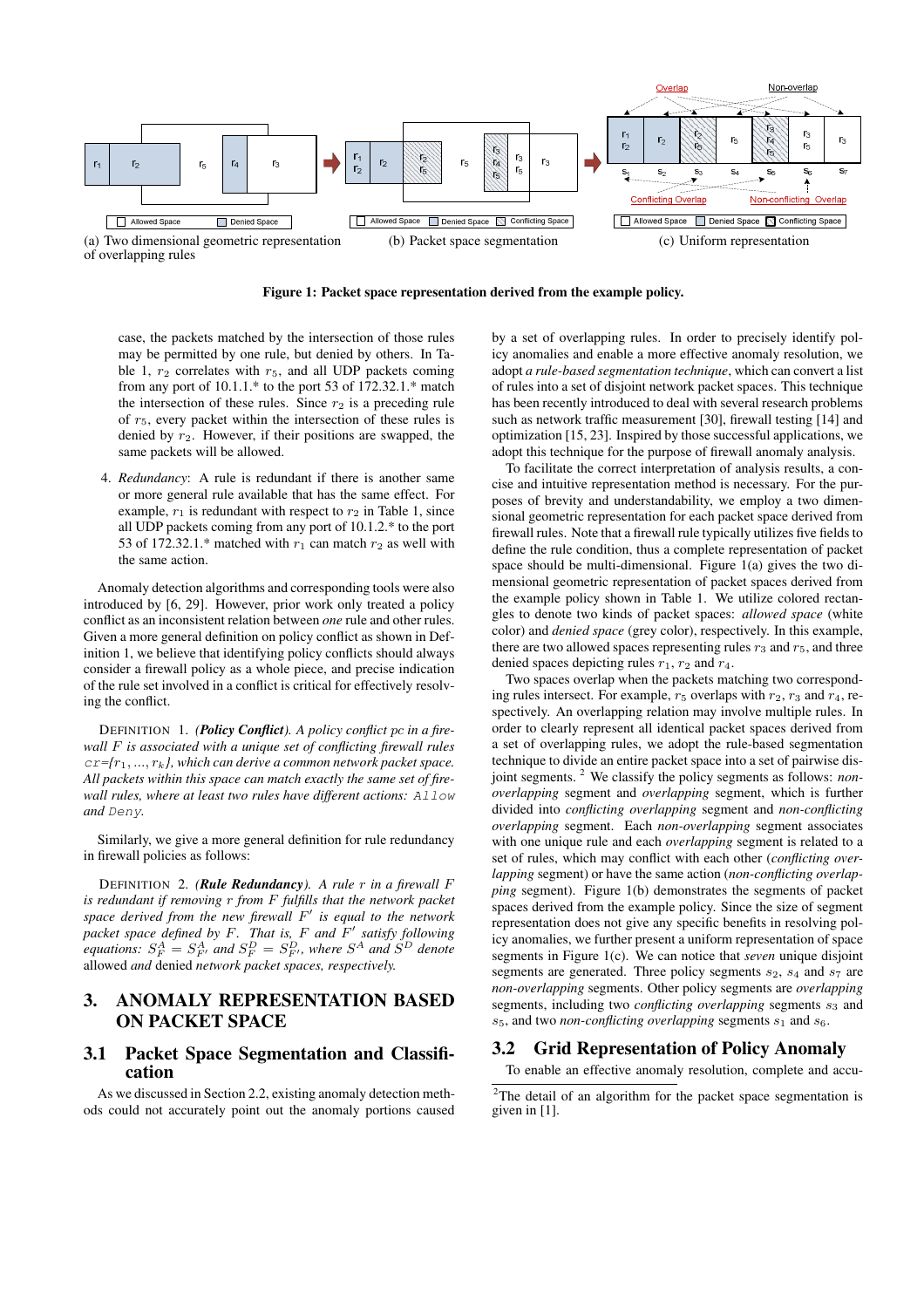

Figure 2: Grid representation of policy anomaly.

rate anomaly diagnosis information should be represented in an intuitive way. When a set of rules interacts, one overlapping relation may be associated with several rules. Meanwhile, one rule may overlap with multiple other rules and can be involved in a couple of overlapping relations (overlapping segments). Different kinds of segments and associated rules can be viewed in the uniform representation of anomalies (Figure  $1(c)$ ). However, it is still difficult for an administrator to figure out how many segments one rule is involved in. To address the need of a more precise anomaly representation, we additionally introduce a grid representation that is a matrix-based visualization of policy anomalies, in which space segments are displayed along the horizontal axis of the matrix, rules are shown along the vertical axis, and the intersection of a segment and a rule is a grid that displays a rule's subspace covered by the segment.

Figure 2 shows a grid representation of policy anomalies for our example policy. We can easily determine which rules are covered by a segment, and which segments are associated with a rule. For example, as shown in Figure 2, we can notice that a conflicting segment  $s<sub>5</sub>$ , which points out a conflict, is related to a rule set consisting of three conflicting rules  $r_3$ ,  $r_4$  and  $r_5$  (highlighted with a horizontal red rectangle), and a rule  $r_3$  is involved in three segments  $s_5$ ,  $s_6$  and  $s_7$  (highlighted with a vertical red rectangle). Our grid representation provides a better understanding of policy anomalies to system administrators with an overall view of related segments and rules.

# 4. ANOMALY MANAGEMENT FRAMEWORK

Our anomaly management framework is composed of two core functionalities: *conflict detection and resolution*, and *redundancy discovery and removal*, as depicted in Figure 3. Both functionalities are based on the rule-based segmentation technique. For conflict detection and resolution, conflicting segments are identified in the first step. Each conflicting segment associates with a policy conflict and a set of conflicting rules. Also, the correlation relationships among conflicting segments are identified and conflict correlation groups are derived. Policy conflicts belonging to different conflict correlation groups can be resolved separately, thus the searching space for resolving conflicts is reduced by the correlation process. The second step generates action constraints for each conflicting segment by examining the characteristics of each conflicting segment. A strategy-based method is introduced for generating action constraints. The details of action constraints are discussed in



Figure 3: Policy anomaly management framework.

Section 4.2. The third step utilizes a reordering algorithm, which is a combination of a permutation algorithm and a greedy algorithm, to discover a near-optimal conflict resolution solution for policy conflicts. Regarding redundancy discovery and removal, segment correlation groups are first identified. Then, the process of property assignment is performed to each rule's subspaces. Consequently, redundant rules are identified and eliminated.

## 4.1 Correlation of Packet Space Segment

Technically, one rule may get involved in multiple policy anomalies. In this case, resolving one anomaly in an isolated manner may cause the unexpected impact on other anomalies. Similarly, we cannot resolve a conflict individually by only reordering conflicting rules associated with one conflict without considering possible impacts on other conflicts. On the other hand, it is also inefficient to deal with all conflicts together by reordering all conflicting rules simultaneously. Therefore, it is necessary to identify the dependency relationships among packet space segments for efficiently resolving policy anomalies.

| <b>Algorithm 1: Segment Correlation</b>                                         |                                       |  |  |  |  |
|---------------------------------------------------------------------------------|---------------------------------------|--|--|--|--|
| <b>Input:</b> A set of segments, $C$ .                                          |                                       |  |  |  |  |
| <b>Output:</b> A set of groups for correlated segments, $G$ .<br>$1 \ G.New();$ |                                       |  |  |  |  |
| 2 foreach $s \in S$ do                                                          |                                       |  |  |  |  |
| 3                                                                               | $R \longleftarrow GetRule(s);$        |  |  |  |  |
| 4                                                                               | foreach $g \in G$ do                  |  |  |  |  |
| 5                                                                               | foreach $s' \in GetSegment(g)$ do     |  |  |  |  |
| 6                                                                               | $R^{'}$ .Append( $GetRule(s^{'}))$ ;  |  |  |  |  |
| 7                                                                               | if $R \cap R^{'} \neq \emptyset$ then |  |  |  |  |
| 8                                                                               | g. Append(s);                         |  |  |  |  |
| 9                                                                               | else                                  |  |  |  |  |
| 10                                                                              | G. NewGroup().Append(s);              |  |  |  |  |
| return $G$ :<br>11                                                              |                                       |  |  |  |  |

Figure 4 shows an example of segment correlation.  $3$  Suppose we add three new rules  $r_6$ ,  $r_7$  and  $r_8$  in the example policy shown

<sup>&</sup>lt;sup>3</sup>Note that for conflict resolution we only need to examine the correlation relations among conflicting segments.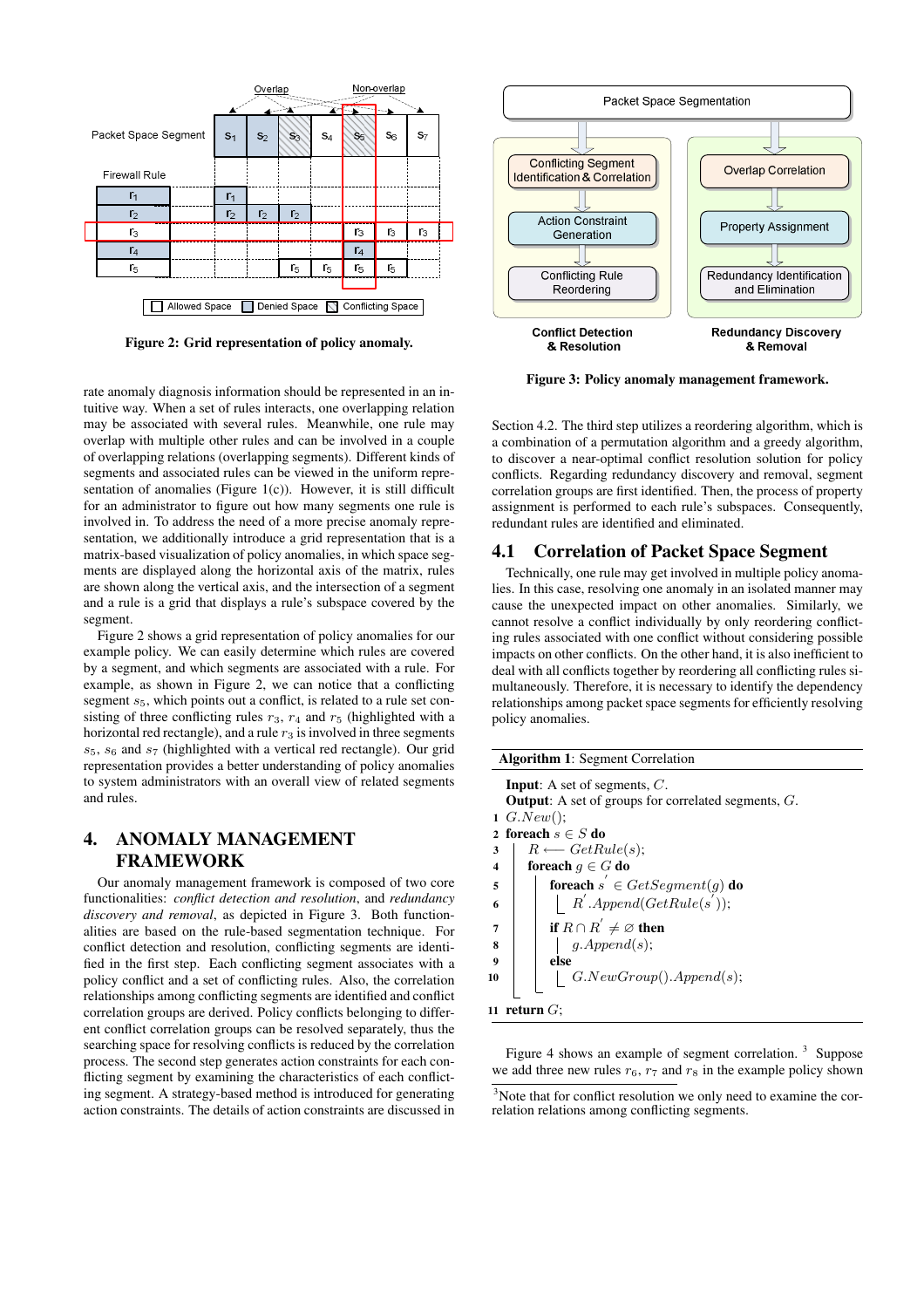in Table 1. Several rules in this firewall policy are involved in multiple anomalies. For example,  $r_2$  is associated with three segments  $s_1$ ,  $s_2$  and  $s_3$ . Also, we can identify  $r_3$ ,  $r_5$ ,  $r_6$  and  $r_7$  are also associated with multiple segments. Assume we need to resolve the conflict related to a conflicting segment  $s_3$  by reordering associated conflicting rules,  $r_2$  and  $r_5$ . The position change of  $r_2$ and  $r_5$  would also affect other segments,  $s_1$ ,  $s_2$ ,  $s_4$ ,  $s_5$  and  $s_6$ . Thus, a dependency relationship among those segments can be derived. We cluster such segments with a dependency relationship as a group called *correlation group*. The pseudocode of an algorithm for identifying correlation groups is given in Algorithm 1. Applying this algorithm to our example, two correlation groups, group1 and group2, can be identified as shown in Figure 4: group1 contains seven segments and a rule set with five elements  $(r_1, r_2, r_3, r_4)$ and  $r_5$ ); and  $qroup2$  includes three segments and three associated rules,  $r_6$ ,  $r_7$  and  $r_8$ .



Figure 4: Example of segment correlation.

The major benefit of generating correlation groups for the anomaly analysis is that anomalies can be examined within each group independently, because all correlation groups are independent of each other. Especially, the searching space for reordering conflicting rules in conflict resolution can be significantly lessened and the efficiency of resolving conflicts can be greatly improved.

#### 4.2 Action Constraint Generation and Rule Reordering for Conflict Resolution

Each conflicting segment indicates a policy conflict as well as a set of conflicting rules involved in the conflict. Once conflicts are identified, a possible way for a system administrator to resolve conflicts is to manually change the conflicting rules. However, as we addressed in Section 1, resolving all conflicts manually is a tedious task and even impractical due to the complicated nature of policy conflicts. Thus, a practical and effective method to resolve a policy conflict is to determine which rule should take precedence when a network packet is matched by a set of rules involved in the conflict. In order to utilize the existing first-match conflict resolution mechanism implemented in common firewalls, the rule expected to take precedence needs to be moved to the first-match rule.

Our conflict resolution mechanism introduces that an *action constraint* is assigned to each conflicting segment. Then, to resolve a conflict, we only assure that the action taken for each packet within the conflicting segment can satisfy the corresponding action constraint. A key feature of this solution is that we do not need to move a rule expected to take precedence to the first-match rule at all times. Any rule associated with the conflict on the same action (as a rule with the precedence) can be moved to the first-match

rule, guaranteeing the same effect with respect to the conflict resolution. Thus, it is doable to obtain an optimal solution for conflict resolution.

DEFINITION 3. *(Action Constraint). An action constraint* ac *for a conflicting segment* cs *defines a desired action (either* Allow *or* Deny*) that the firewall policy should take when any packet in the conflicting segment comes to the firewall.*

#### *4.2.1 Action Constraint Generation*



Figure 5: Strategy-based conflict resolution.

To generate action constraints for conflicting segments, we propose a strategy-based conflict resolution method, which generates action constraints with the help of effective resolution strategies based on the minimal interaction with system administrators. Figure 5 shows the main processes of this method, which incorporates both *automated* and *manual* strategy selections.

Once conflicts in a firewall policy are discovered and conflict correlation groups are identified, the risk assessment for conflicts is performed. The risk levels of conflicts are in turn utilized for both automated and manual strategy selections. A basic idea of automated strategy selection is that a risk level of a conflicting segment is used to directly determine the expected action taken for the network packets in the conflicting segment. If the risk level is very high, the expected action should deny packets considering the protection of network perimeters. On the contrary, if the risk level is quite low, the expected action should allow packets to pass through the firewall so that the availability and usage of network services cannot be affected. Thus, conflict resolution strategies  $(RS)$  can be generated automatically for *partial* conflict segments by comparing the risk levels with two thresholds, upper threshold  $(UT)$ and lower threshold  $(LT)$ , which can be set by system administrators in advance. If a risk level of a conflicting segment is between the upper threshold and the lower threshold, system administrators need to examine the characteristics of each conflict, and manually select appropriate strategies for resolving the conflict, considering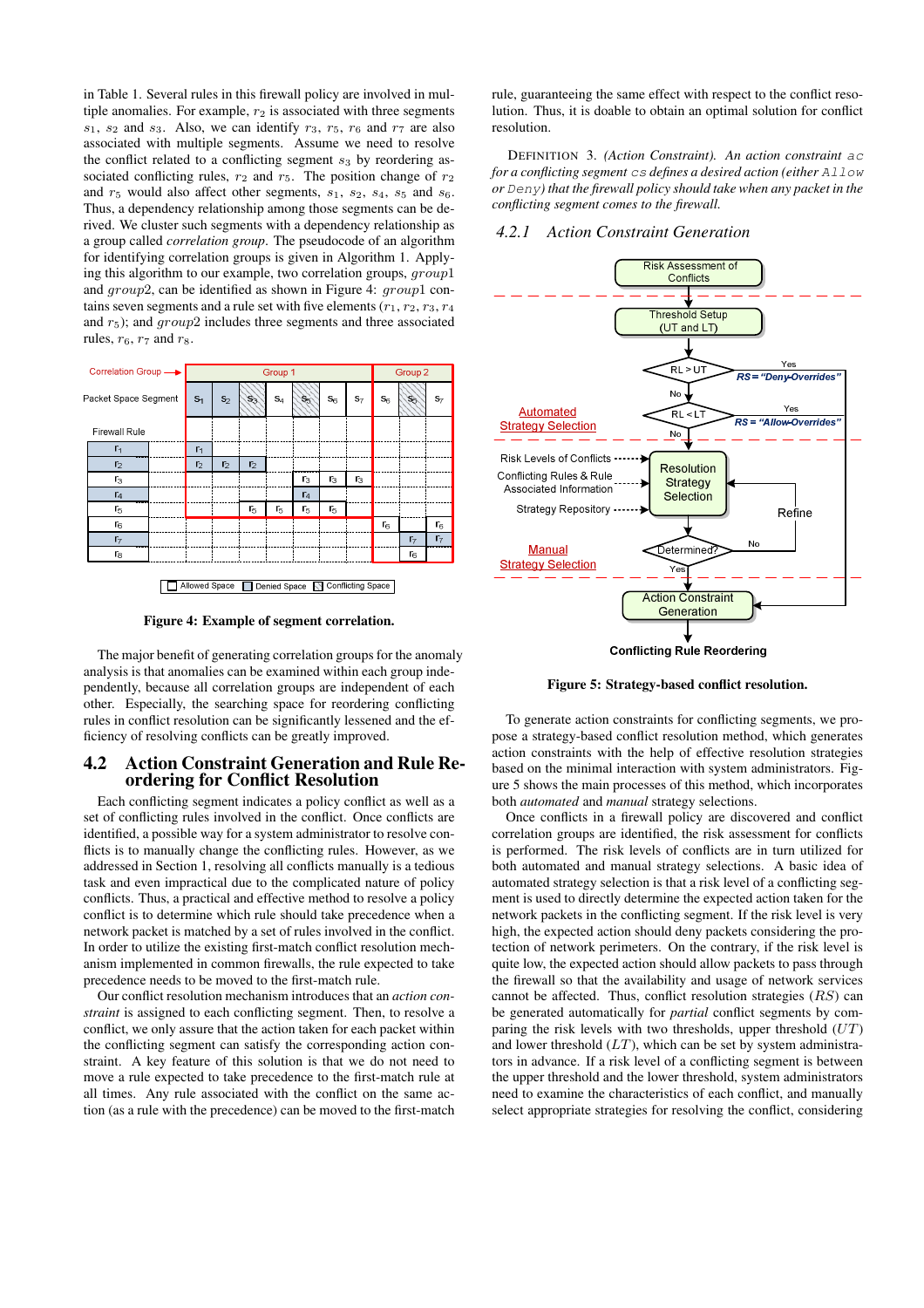| <b>Strategy</b>          | <b>Effect</b>    | <b>Action Constraint</b>                                        |
|--------------------------|------------------|-----------------------------------------------------------------|
| Deny-overrides           | Deterministic    | $Action = "deny"$                                               |
| Allow-overrides          | Deterministic    | $Action = "allow"$                                              |
| Specificity-overrides    | Nondeterministic | Action of the most specific rule                                |
| High-majority-overrides  | Nondeterministic | Action of the rules with greater number than the opposite rules |
| Recency-overrides        | Nondeterministic | Action of the newest rule                                       |
| High-authority-overrides | Nondeterministic | Action of the rule with the highest authority level             |

network situations (e.g., risk levels of conflicts) and contexts associated with conflicting rules (e.g., priorities, creation time, authors, and so on). Thus, a fine-grained conflict resolution can be carried out with human cognition via the interaction facility with system administrators. Since some strategies may be nondeterministic and could not generate a concrete action constraint when applying to a conflict, system administrators need to adjust the strategy assignments accordingly. Once each conflicting segment has been assigned appropriate conflict resolution strategies, action constraints can be generated based on the assigned strategies. Table 2 summarizes the effect of different conflict resolution strategies utilized in our mechanism as well as the constraint generation from those strategies.

Risk (security) levels are determined based on the vulnerability assessment of the protected network. We have recently seen a number of attempts for qualitatively measuring risks in a network [13, 16, 25, 26]. In our work, we adopt the Common Vulnerability Scoring System (CVSS) [22] as an underlying security metrics for risk evaluation. Two major factors, *exploitability of vulnerability* (reflecting the likelihood of exploitation) and *severity of vulnerability* (representing the potential damage of exploitation), are utilized to evaluate the risk level of a network system. Beside those two factors, another important factor in determining the criticality of an identified security problem is *asset importance value*. Normally, system administrators place a higher priority on defending critical servers than non-critical PCs. Similarly, some machines are more valuable than others. We use *asset importance value* to represent a service's inherent value to network attackers or system administrators. Since the CVSS *base score* can cover both *exploitability of vulnerability* and *severity of vulnerability* factors, we incorporate the CVSS *base score* and *asset importance value* to compute the risk value for each vulnerability. To calculate the risk level (*RL*) of each conflicting segment, we accumulate all risk values of the vulnerabilities covered by a conflicting segment. In practice, system administrators may mainly concern about the security risk of each vulnerability in their network. In this case, an *average* risk value needs to be calculated as the risk level of a conflicting segment. In order to accommodate both requirements for risk evaluation of a conflicting segment. We introduce a generic equation for the risk level calculation as follows:

$$
RL(cs) = \frac{\sum_{v \in V(cs)} (CVSS(v) \times IV(s))}{\alpha \times |V(cs)|} \tag{1}
$$

Where,  $V(cs)$  is a function to return all vulnerabilities that are contained in a conflicting segment  $cs$ ;  $CVSS(v)$  is a function to return the CVSS *base score* of vulnerability v; and  $IV(s)$  is a function to return the importance value (range from 0.0 to 1.0) of service s. Also, we incorporate a coefficient factor  $\alpha \left( \frac{1}{|V(c s)|} \leq \alpha \leq 1 \right)$ that allows system administrators to express their preferences in choosing *average* or *overall* risk value to measure the risk of each conflicting segment.

## *4.2.2 Rule Reordering*

A naive way to find an optimal solution is to exhaustively search all permutations of correlated conflicting rules. We then compute a resolving score for each permutation by counting how many action constraints can be satisfied, and select the permutation with the maximum resolving score as the best solution for a conflict resolution. However, a key limitation of using the permutation algorithm is its computational complexity which is  $O(n!)$ . Even though the search space can be significantly reduced by applying our correlation scheme, the number of correlated conflicting rules may still be large, leading to the permutation algorithm unapplicable. That is, the permutation algorithm can help us identify an optimal solution for a conflict resolution, but it is inefficient for the firewall policies with a larger number of conflicting rules within some conflict correlation groups. As an approximation algorithm, the greedy conflict resolution algorithm is thus more efficient in resolving conflicts, but can only find a near-optimal solution. The detail of our greedy algorithm is omitted in this paper due to the space limitation but can be found in [1].

In order to achieve the objective of resolving conflicts effectively and efficiently, our conflict resolution mechanism adopts a combination algorithm incorporating features from both permutation and greedy algorithms. A threshold  $N$  for selecting a suitable rule reordering algorithm to resolve a conflict can be predefined in the combination algorithm. When the number of conflicting rules is less than  $N$ , the permutation algorithm is utilized for resolving conflicts. Otherwise, the greedy algorithm is applied to resolve conflicts.

#### 4.3 Property Assignment for Redundancy Removal

|                                                                      | Overlap        |       |       |       | Non-overlap |       |       |  |
|----------------------------------------------------------------------|----------------|-------|-------|-------|-------------|-------|-------|--|
|                                                                      |                |       |       |       |             |       |       |  |
| Packet Space Segment                                                 | S <sub>1</sub> | $S_2$ | $S_3$ | $S_4$ | S5)         | $S_6$ | $S_7$ |  |
| <b>Firewall Rule</b>                                                 |                |       |       |       |             |       |       |  |
|                                                                      | R              |       |       |       |             |       |       |  |
| r <sub>2</sub>                                                       | WI             | SI    | WI    |       |             |       |       |  |
| r3                                                                   |                |       |       |       | WI          | WI    | SI    |  |
| ₩                                                                    |                |       |       |       | R           |       |       |  |
| r5                                                                   |                |       | WI    | SI    | WI          | w     |       |  |
|                                                                      |                |       |       |       |             |       |       |  |
| Correlated<br>R Removable SI Strong Irremovable M Weak Irremovable C |                |       |       |       |             |       |       |  |

Figure 6: Example of property assignment for redundancy removal.

In this step, every rule subspace covered by a policy segment is assigned with a property. Four property values, *removable* (R),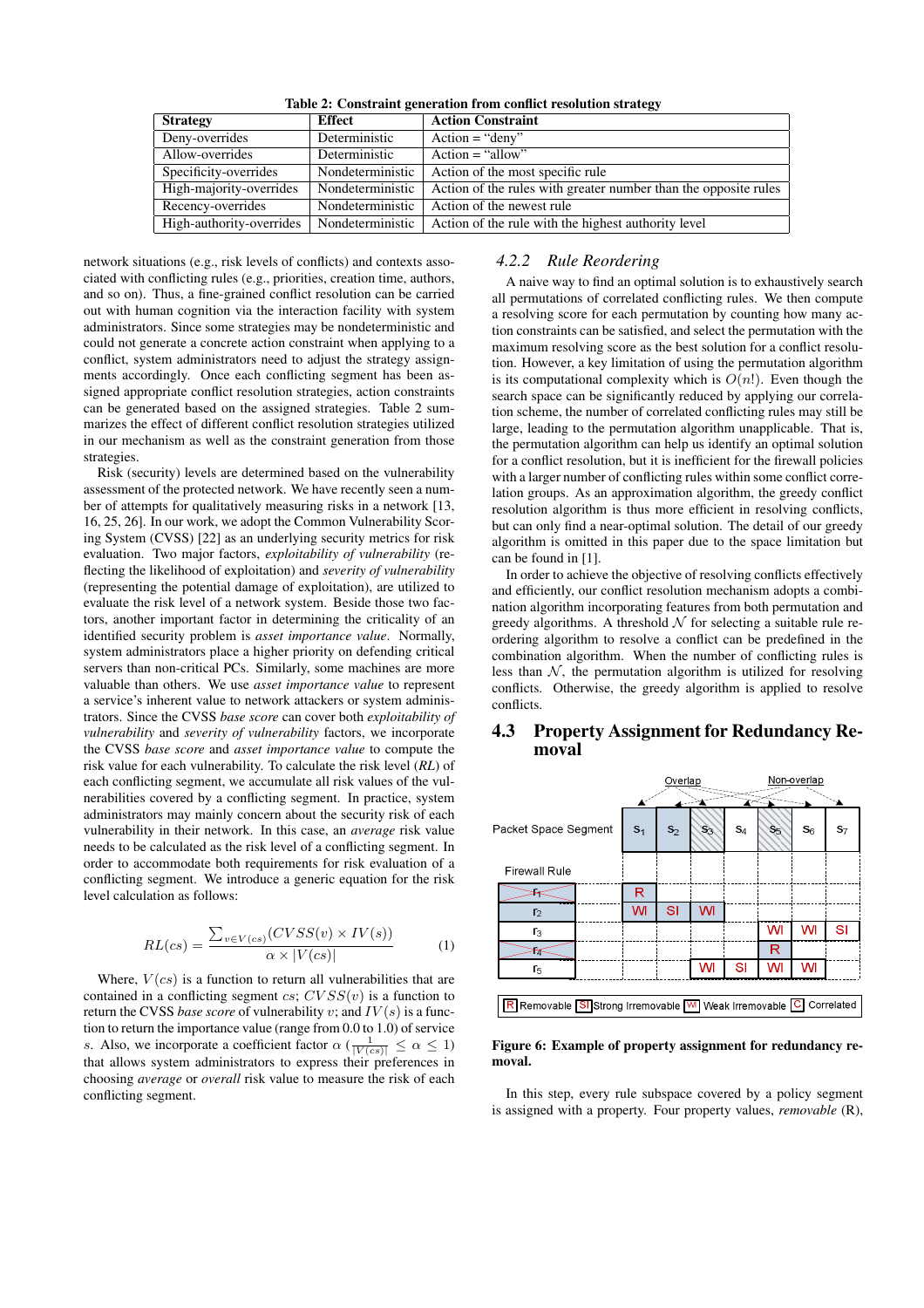*strong irremovable* (SI), *weak irremovable* (WI) and *correlated* (C), are defined to reflect different characteristics of each rule subspace. *Removable* property is used to indicate that a rule subspace is removable. In other words, removing such a rule subspace does not make any impact on the original packet space of an associated policy. *Strong irremovable* property means that a rule subspace cannot be removed because the effect of corresponding policy segment can be decided only by this rule. *Weak irremovable* property is assigned to a rule subspace when any subspace belonging to the same rule has *strong irremovable* property. That means a rule subspace becomes irremovable due to the reason that other portions of this rule cannot be removed. *Correlated* property is assigned to multiple rule subspaces covered by a policy segment, if the effect of this policy segment can be determined by any of these rules. We next introduce three processes to perform the property assignments to all of rule subspaces within the segments of a firewall policy, considering different categories of policy segments discussed in Section 3.1.

- Process1: *Property assignment for the rule subspace covered by a non-overlapping segment*. A non-overlapping segment contains only one rule subspace. Thus, this rule subspace is assigned with *strong irremovable* property. Other rule subspaces associated with the same rule are assigned with *weak irremovable* property, except for the rule subspaces that already have *strong irremovable* property.
- Process2: *Property assignment for rule subspaces covered by a conflicting segment*. The first rule subspace covered by the conflicting segment is assigned with *strong irremovable* property. Other rule subspaces in the same segment are assigned with *removable* property. Meanwhile, other rule subspaces associated with the same rule are assigned with *weak irremovable* property except for the rule subspaces with *strong irremovable* property.
- Process3: *Property assignment for rule subspaces covered by a non-conflicting overlapping segment*. If any rule subspace has been assigned with *weak irremovable* property, other rule subspaces without *any irremovable* property are assigned with *removable* property. Otherwise, all subspaces within the segment are assigned with *correlated* property.

The pseudocode of the algorithm for property assignment is shown in Algorithm 2. Figure 6 shows the result of applying our property assignment algorithm, which performs three property assignment processes in sequence, to the example presented in Figure 2. We can easily identify that  $r_1$  and  $r_4$  are *removable* rules, where all subspaces are with *removable* property.

# 5. FIREWALL ANOMALY MANAGEMENT ENVIRONMENT: FAME

Our framework is realized as a proof-of-concept prototype called FAME. Figure 7 shows a high level architecture of FAME with two levels. The upper level is the visualization layer, which visualizes the results of policy anomaly analysis to system administrators. Two visualization interfaces, *policy conflict viewer* and *policy redundancy viewer*, are designed to manage policy conflicts and redundancies, respectively. The lower level of the architecture provides underlying functionalities addressed in our policy anomaly

Algorithm 2: Property Assignment of Rule Subspaces for Redundancy Discovery

**Input:** A set of authorization space segment  $S$  of a policy  $p$ . **Output:** A set of rules  $R$  with assigned property.

- 1 */\* Process 1: handling non-overlapping segment \*/* 2 foreach  $s \in GetNonOverlapSegment(S)$  do
- $\textbf{3}$  sp ← GetSeqSubspace(s);
- $4 \mid sp.Property \longleftarrow SI;$
- 5 | AssginWI( $FirstSubspace(sp)$ );

6 */\* Process 2: handling conflicting overlapping segment \*/*

7 foreach  $s \in GetConflictSegment(S)$  do

- 8 FirstSubspace(s).Property  $\leftarrow$  SI;
- 9 | AssginWI $(FirstSubspace(s))$ ;
- 10 **foreach**  $sp' \in GetNonFirstSubspace(s)$  do

```
11 \vert sp'.Property ←− R;
```
12 */\* Process 3: handling non-conflicting overlapping segment \*/* 13 foreach  $s \in GetNonConflictOverlapSegment(S)$  do

- 14  $\vert$  SP ← GetSegSubspace(s);
- 15 **if**  $Any WI(SP) = true$  then
- 16 **Foreach**  $sp' \in Without WI(SP)$  do

 $17$  | | sp.Property ←− R;  $18$  else 19 **for each**  $sp \in SP$  do

20 | sp.Property ←− C;

21 */\* Assigning* week irremovable *property \*/*

22 AssignWI $(sp);$ 

- 23  $SP \longleftarrow GetRuleSubspace(GetRule(sp));$
- 24 foreach  $sp' \in SP$  do
- 25 **if**  $sp' \neq sp$  and  $sp'.Property \neq SI$  then 26  $\parallel$  sp'.Property ← WI;
- 

management framework and relevant resources including rule information, strategy repository, network asset information, and vulnerability information. In this section, we first discuss a few issues related to the implementation of our management framework. Then, we articulate the features of our visualization interfaces.

#### 5.1 Implementation of Anomaly Management Framework in FAME

FAME was implemented in Java. Based on our policy anomaly management framework, it consists of six components: segmentation module, correlation module, risk assessment module, action constraint generation module, rule reordering module, and property assignment module. The segmentation module takes firewall policies as an input and identifies the packet space segments by partitioning the packet space into disjoint subspaces. FAME utilizes Ordered Binary Decision Diagrams (BDDs)<sup>5</sup> to represent firewall rules and perform various set operations, such as unions (∪), intersections  $(∩)$ , and set differences  $( \setminus )$ , required by the segmentation algorithm. A BDD library called BuDDy [2] is employed by FAME. Once the segmentation of packet space is identified, FAME further identifies different kinds of segments and corresponding correlation groups. In risk assessment module, Nessus [3] is utilized as a *vulnerability scanner* to identify the vulnerabilities within a conflicting segment. Network address space of each conflicting

<sup>&</sup>lt;sup>4</sup>Note that we may need to further examine rules, which contain some subspaces with *correlated* property, through a correlation break mechanism.

<sup>5</sup>BDD has been demonstrated as an efficient data structure to deal with a variety of network configuration analysis [7, 29].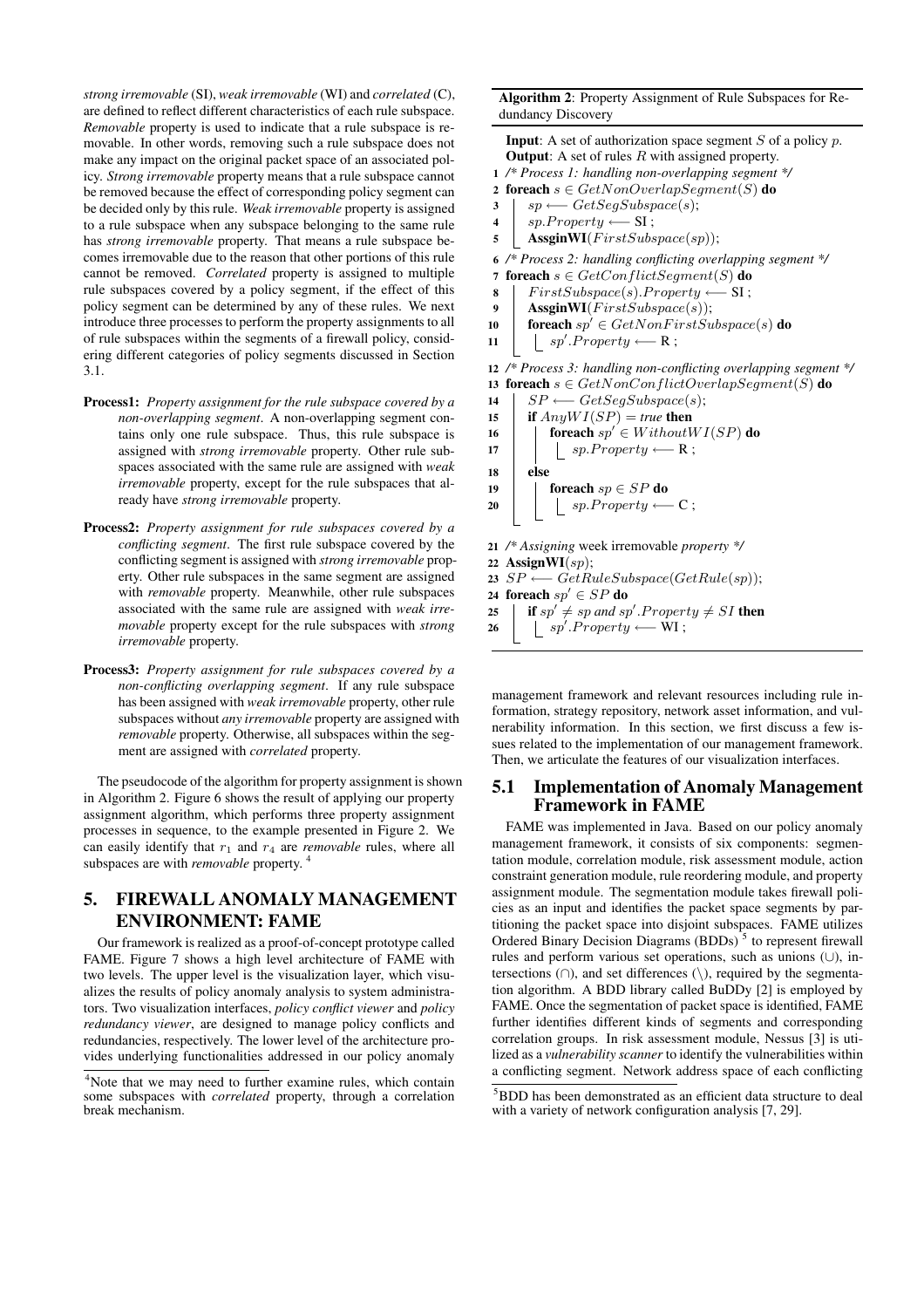

Figure 7: Architecture of FAME.

segment is fed into Nessus to get the vulnerability information of a given address space. Nessus produces the vulnerability information in a "nbe" format. The risk assessment module utilizes tissynbe script [4] to parse the Nessus results and store the vulnerability information to a *vulnerability database*. A *risk calculator* retrieves vulnerability information, such as CVSS base score and asset importance value, to calculate the risk level of each conflicting segment. The action constraint generation module takes conflicting segments as an input and generates action constraints for each conflicting segment. Action constraints are generated based on strategies assigned to each conflicting segment. The rule reordering module takes conflict correlation groups and action constraints of conflicting segments as inputs and generates optimal or near-optimal conflict resolution for policy conflicts using a combined reordering algorithm in our framework. The property assignment module takes segment correlation groups as inputs and automatically assigns corresponding properties to each rule subspace covered by policy segments. The assigned properties are in turn utilized to identify redundant rules.

#### 5.2 Visualization Interfaces of FAME

FAME provides two policy viewers to visualize the outputs of policy conflict analysis and policy redundancy analysis. Each viewer offers two kinds of visualization interfaces: one interface shows an entire snapshot of all anomalies; another interface shows a partial snapshot only containing anomalies within one correlation group.

Figure 8 depicts interfaces of FAME conflict viewer. The grid representation shows accurately how a set of rules interacts with each other. FAME conflict viewer has the ability to show an overview of the entire conflicts as well as portions of the policy conflicts, that need to be examined in depth for conflict resolution, based on correlation groups. As illustrated in Figure 8 (a), all conflicting segments and conflict correlation groups are displayed along the horizontal axis at the top of the interface. All conflicting rules are shown along the vertical axis at the left of the interface. Each grid cell represents a rule's subspace. In our interface, the icons for con-

flicting segments indicate four different states with respect to conflicting resolution. One icon represents a conflicting segment with the state of strategy-unassigned. Two other icons indicate conflicting segments with the state of strategy-assigned with "Allow" action constraint and strategy-assigned with "Deny" action constraint, respectively. The fourth icon indicates a conflicting segment with the state of conflict-unresolved. In addition, this interface allows an administrator to set the risk level thresholds for automatically assigning strategies.

Clicking on a group name box of the interface in Figure 8 (a), another window as shown in Figure 8 (b) is displayed with the targeted conflicts that an administrator needs to examine and resolve. In this interface, the number of visible entities is reduced to display conflicting segments in only one correlation group and a list of conflicting rules associated with this group. This significantly eliminates administrators' workloads in resolving conflicts by highlighting conflicts within a group. For resolution strategy selection, the administrator needs to further examine rule information for selecting suitable strategies for each conflicting segment. When the administrator clicks the icon of a conflicting segment, the detailed information related to the conflict is displayed in a window as shown in Figure 8 (c).  $<sup>6</sup>$ </sup>

We believe that the visualization interfaces in FAME will assist administrators in viewing the outputs from policy anomaly analysis and facilitate a more effective and efficient anomaly resolution with following contributions: First, FAME helps the administrator minimize the portions of the policy that they need to examine at any given time. Second, the grid representation of policy anomalies offers an intuitive and succinct view of the interactions of overlapping rules and enables administrators to better understand policy anomalies.

## 6. RELATED WORK

There exist a number of algorithms and tools designed to assist system administrators in managing and analyzing firewall policies [5, 6, 8, 9, 20, 29]. Lumeta [28] and Fang [21] allow user queries for the purpose of analysis and management of firewall policies. Essentially, they introduced lightweight firewall testing tools but could not provide a comprehensive examination of policy misconfigurations. Several other approaches presenting policy analysis tools with the goal of detecting policy anomalies are closely related to our work. Al-Shaer and Hamed [5, 6] designed a tool called Firewall Policy Advisor to detect pairwise anomalies in firewall rules. A corresponding policy visualization tool called PolicyVis [27] was developed as well. Yuan et al. [29] presented FIREMAN, a toolkit to check for misconfigurations in firewall policies through static analysis. As we discussed previously, our tool, FAME, overcomes the limitations of those tools by conducting a complete anomaly detection and providing more accurate anomaly diagnosis information. In particular, the key distinction of FAME is its capability to perform an effective conflict resolution, which has been ruled out in other firwall policy analysis tools.

There are several interfaces that have been developed to assist users in creating and manipulating security policies. Expandable Grid is a tool for viewing and authoring access control policies [24]. The representation in Expandable Grids is a matrix with subjects shown along the rows, resources shown along the columns, and effective accesses for the combinations of subjects and resources in the matrix cells. The SPARCLE Policy Workbench allows policy

 $6$ Due to the space limitation, we elide the discussion of policy redundancy viewer in this paper. Our redundancy viewer was also developed in a similar fashion.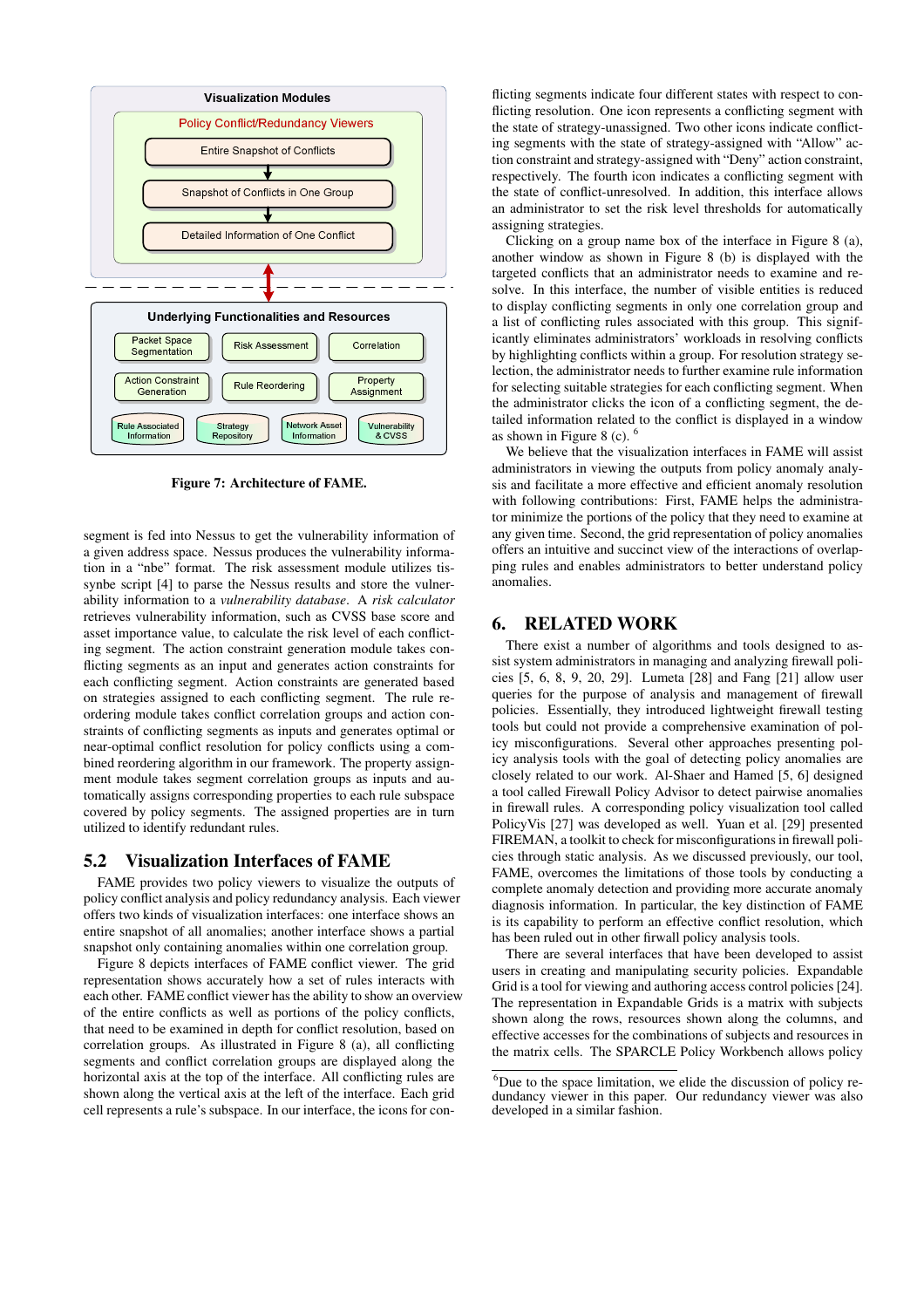

(a) Conflict Viewer for all conflicts



(b) Conflict Viewer for conflicts in one group

(c) Information of one conflict

Figure 8: Interface of FAME Conflict Viewer.

authors to construct policies in a natural language interface, which are in turn translated into machine-readable policies [12]. Even though these tools are useful for authoring access control policies, they cannot effectively represent the results of policy analysis for firewalls.

Firewall policy engineering and design models have also attracted a lot of attention [10, 11, 17, 19]. Firmato [10] supports policy specification with respect to the information of a global entity relationship; Bellovin et al. [11, 19] introduced a distributed firewall model that supports centralized policy specification; and Gouda et al. [17] devised a firewall decision diagram (FDD) to support consistent, complete and compact firewall policy generation. Since anomaly discovery and resolution are indispensable processes in policy design and specification, all of those work are orthogonal to our work.

# 7. CONCLUSIONS

In this paper, we have proposed a novel anomaly management framework that facilitates systematic detection and resolution of firewall policy anomalies. A rule-based segmentation technique was introduced to achieve the goal of effective and efficient anomaly analysis. In addition, we have described an implementation of our anomaly management environment called FAME, clearly demonstrating that our proposed anomaly analysis methodology is practical and useful for system administrators to enable an assurable network management.

Our future work includes usability studies to evaluate functionalities and system requirements of our policy visualization approach with subject matter experts. Also, we would explore how our anomaly management framework and visualization approach can be applied to other types of access control policies including Web access control policies such as XACML-based policies.